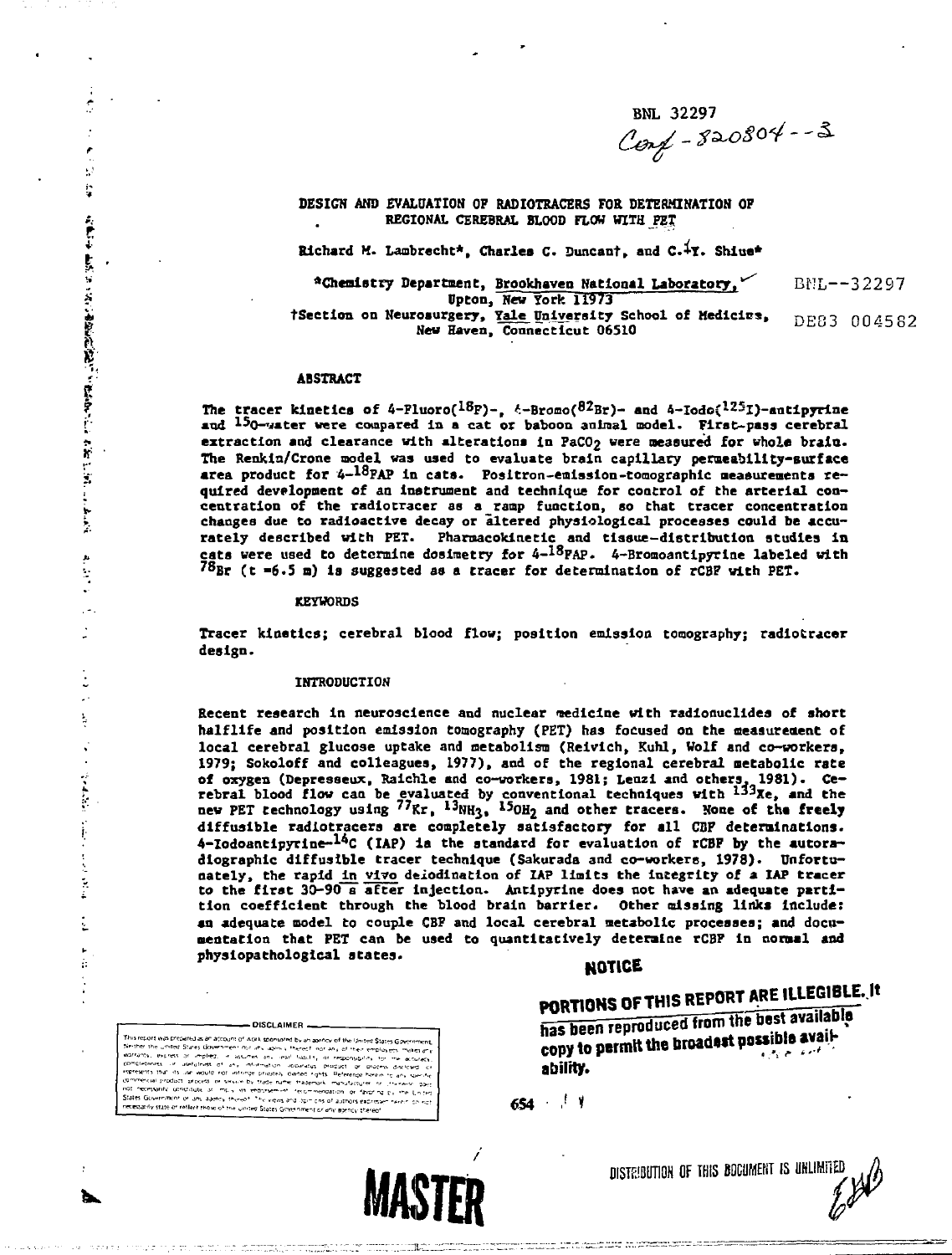# **NUCLEAR MEDICINE AND BIOLOGY**



**Proceedings of the Third World Congress of Nuclear Medicine and Biology August 29-September 21982, Paris, France**

# I

**Editor** C. RAYNAUD



**PERGAMON PRESS Paris Oxford New York Toronto Sydney Frankfurt**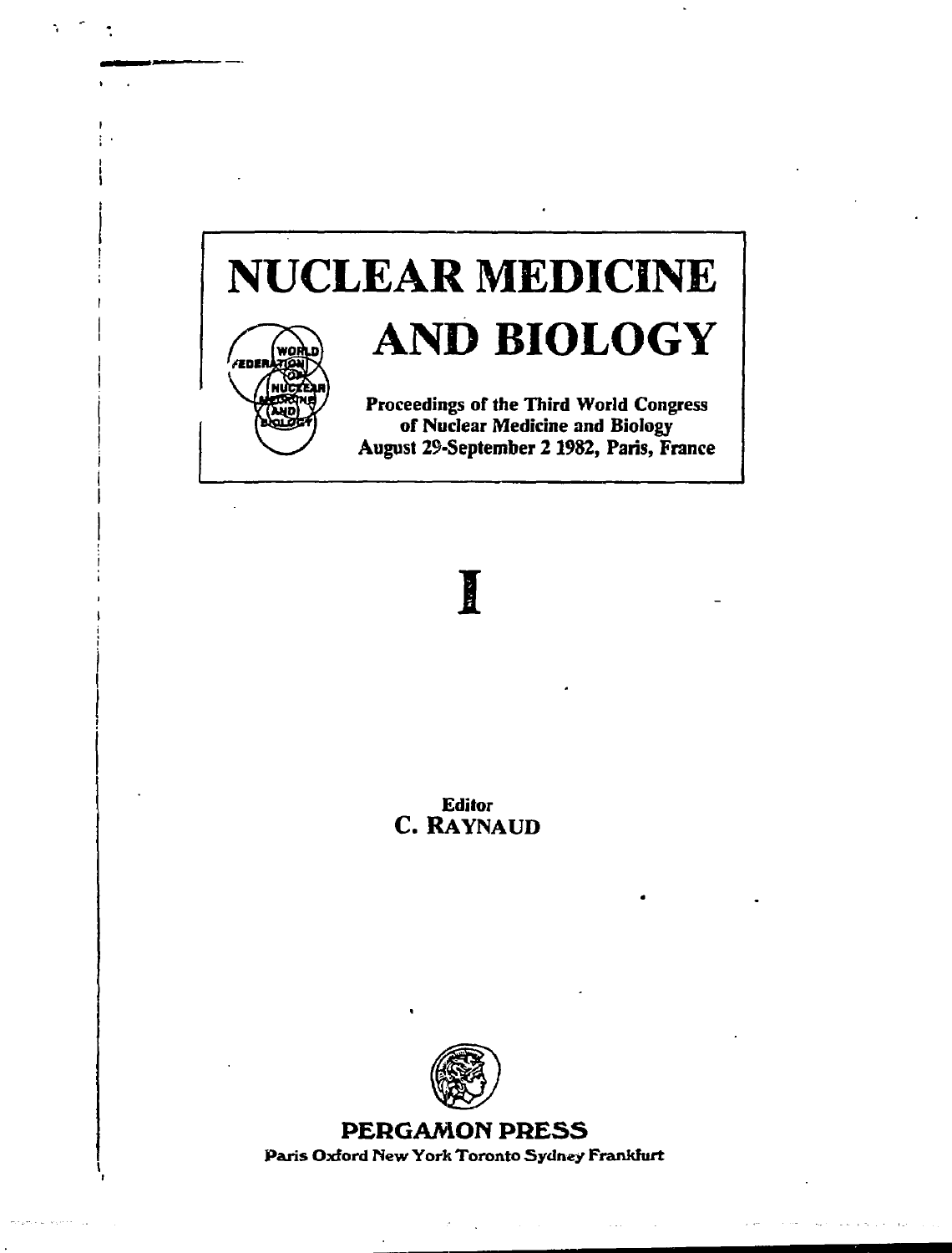## **RESULTS AND DISCUSSION**

**<sup>18</sup>F-4-Fluoroantlpyrine (4-<sup>18</sup>FAP) and <sup>82</sup>Br-4-brcmoantipyrine (4-<sup>82</sup>BrAP) were synthesized. <sup>12</sup>5l-4-iodoantipyrine (4-12sIAP) was purchased from HEH. The BN1, 60"** cyclotron was used to prepare  $>100$  mCi batches of  $150H_2$  by the  $1^4N(d,n)1^50$  nucle**ar reaction (Vera Ruiz, Wolf, 1978). The irradiated target gas (10 atn N2 + 4.5Z H2) containing the ^^0H2 was purged by pressure drop from the Al target into a multi-injection vial containing 5 ml of water for injection. The l5OH2 was transported % 1 km from the cyclotron and Injected into the aninal positioned in the PETT III within 3 a after the end of the bombardment. The baboon experiments required > 50 oCi of <sup>15</sup>OH2.**

**Animal experiments were performed on 15 cats Induced with ketaaine and maintained with O.75Z enflurane and pancuronium. They underwent tracheotomy or intubation, arterial, and venous cutdowns. Following these procedures, the cats were placed In a sterotaxic apparatus with the head rigidly fixed center of the focal plane of** a limited angle planar positron camera (LAPC). The cats were mechanically venti**lated. An Infant car seat, modified by construction of a low density head holder, was used to restrain a baboon in the PETT III. The baboon was administered Iceta- •ine, and then anestheslzed with halothane/oxygen.**

**Arterial blood pressure, temperature and arterial blood gases were nonltored. Alterations of tha PaCO? were carried out by hyperventilation and the addition of inspired C02. The 4-!°FAP was Injected as an Intravenous bolus. Distribution of 4-l8FAP was determined in 2-4 cats sacrificed at 30, 60, and 120 a Intervals following injection of the tracer by organ dissection and assay of the tissue. These data have the characteristics of a freely diffusible tracer. ' The distribution data was used to calculate the absorbed radiation dose which was 36 mRad/mCl whole body and 504 mRad/mCi to the critical organ which was the kidney. Thin layer chromatography (tic) of blood collected at 24 m following a 14 m rasp injection of 4-<sup>18</sup>FAP demonstrated the Integrity of the tracer. One metabolite (\,8Z) was noted in the tic of urine; whereas 2 metabolites of. 12-17\* each were found In the bile. The partition coefficients for 131l-4-iodoantipyrine «"d ^<sup>8</sup>F-4-fluoroantipyrine were determined in n-octanol/pH-7.0 phosphate buffer were 11.4 and 5.2, respec-tively. The brain to blood partition coefficients for 4-<sup>18</sup>FAP and 4-<sup>82</sup>BrAP in cats were determined simultaneously in 3 cats.**

 $^{18}$ F-4-Fluoroantipyrine (4-<sup>18</sup>FAP) was prepared by fluorination of antipyrine <u>1</u> with **<sup>18</sup>F-P2 purged through 15 og of l\_ in 5 ml of acetic acid at room temperature ^Shlue and Wolf, 1980). The <sup>20</sup>Ne(d,a)<sup>18</sup>F nuclear reaction on Ne containing carrier F2 was used to produce <sup>18</sup>F-F2 (Larabrecht and Wolf, 1973; Casella and others, 1980). Fluurinatioo of 2\_ gave l°F-4,4-difluoro-3-hydroxy-2,3-diaethyl-l-phenylpyrazo**lidin-5-one (2), 4-fluoroantipyrine (3), and 4,4-difluoro-3-methyl-l-phenyl2-pyra $zolin-5$ -one  $(\overline{4})$ . The product distribution depended on the ratio of l and  $P_2$ . The **product was purified by retention of reactant impurities on a silica gel coluan (1 \* 12 cm) by elution of 4-<sup>18</sup>FAP with ethyl acetate. The eluent was cut 1/1 with Pet ether and the 4-<sup>18</sup>FAP collected in the eluent from a second silica gel coluan. Currently, production results in radlochealcal yields of 18Z (based on recovered 1 8F) in a synthesis tine of 90 a in > 98Z radlochealcal purity at a specific ac**tivity of 1\_mCi/mg/20 mCi <sup>18</sup>F-F<sub>2</sub>. PETT III experiments required 2.5 mCi of **4-18fAP. 4-<sup>82</sup>BrAP was prepared by an exchange reaction (Shlue, 1981).**

**Cerebral extraction and clearance was measured by a single pass extraction fraction technique (Duncan and collaborators, 1981) for whole brain at different levels was estimated with the Renkln/Crone model. The relationship ln(l-E)—PS/FW, where Fw represent CBF converted to the flow rate of water was used to determine a value of i>S - (110 ± 14) in cats (Fig. 1). Perhaps fortuitously the PS of 4-ISFAP was comparable to that of ^0-H20 obtained In the rhesus monkey using a slightly**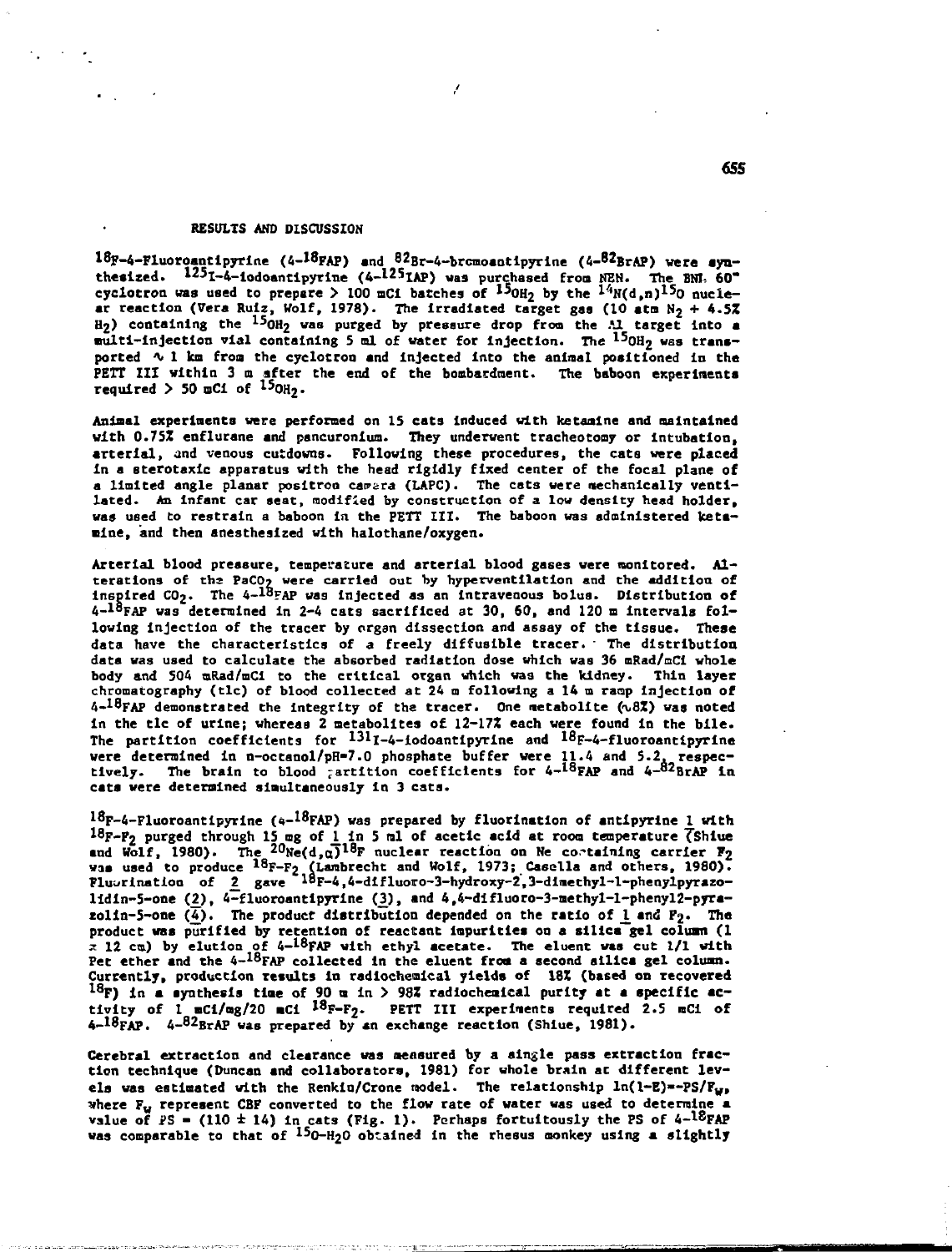**different experimental method (Ralchle and collaborators, 1976). The first pass cerebral extraction technique Indicated that 4-<sup>18</sup>FAP was more effectively (10-155!) extracted at high flow than I5OH2 In sequential determinations the same cat serving as Its own control.**



The ramp injection technique *and* PETT III was used to evaluate whole brain radioactivity of 4-<sup>13</sup>FAP under altered and controlled physiological conditions (PACO<sub>2</sub>) throughout a 1 h experiment (Fig.  $2$ ).

The dual-label radiotracer technique with 4-<sup>125</sup>IAP and 4-<sup>18</sup>FAP, or 4-<sup>18</sup>/AP an*i* 4-82BrAP was used to obtain relative distributions of the radiotracers in the cat brain at 60 s. Comparative detailed dissection data are depicted In Table I. 4-82erAP displayed a rapid clearance from blood with < 4Z 82ur remaining In **the** blood 10 m following an intravenous bolus injection. Only one radioactive fraction was found in the tlc of the blood. The  $60$  s relative distributions of 4-BrAP and 4-IAP are comparable within the gross structure of the cat brain **(Table** I) .

Either 4-75BrAP, 4-<sup>78</sup>BrAP or 4-18FAP hold promise as tracers for rCBF in conblnation with PET. The advantages of  $^{18}$ F and  $^{75}$ Br are that the halflife permits synthesis and distribution to centers not having a cyclotron. The disadvantage of  $4-18$ FAP is the time required for synthesis. We propose that  $78$ Br ( $t_2=6.5$  m,  $\beta$ <sup>+</sup>) is the radiolabel of choice for rCBF Investigations at Institutions having both PET and cyclotron facilities. Efforts are underway to develop the  $78$ Se(p,n)78Br cyclotron production and radlochemistry. Studies are In progress to evaluate rCBr with PETT VI using 4-I8FAP, and 4-7<sup>5</sup>BrAP in combination with multi-labeled microspheres and/or 4-FAP-<sup>14</sup>C in normal and pathological states using the baboon. The tracers having the characteristic of a freely diffusible tracer should permit our direct comparison of the microsphere (or autoradiographic) technique with PET.